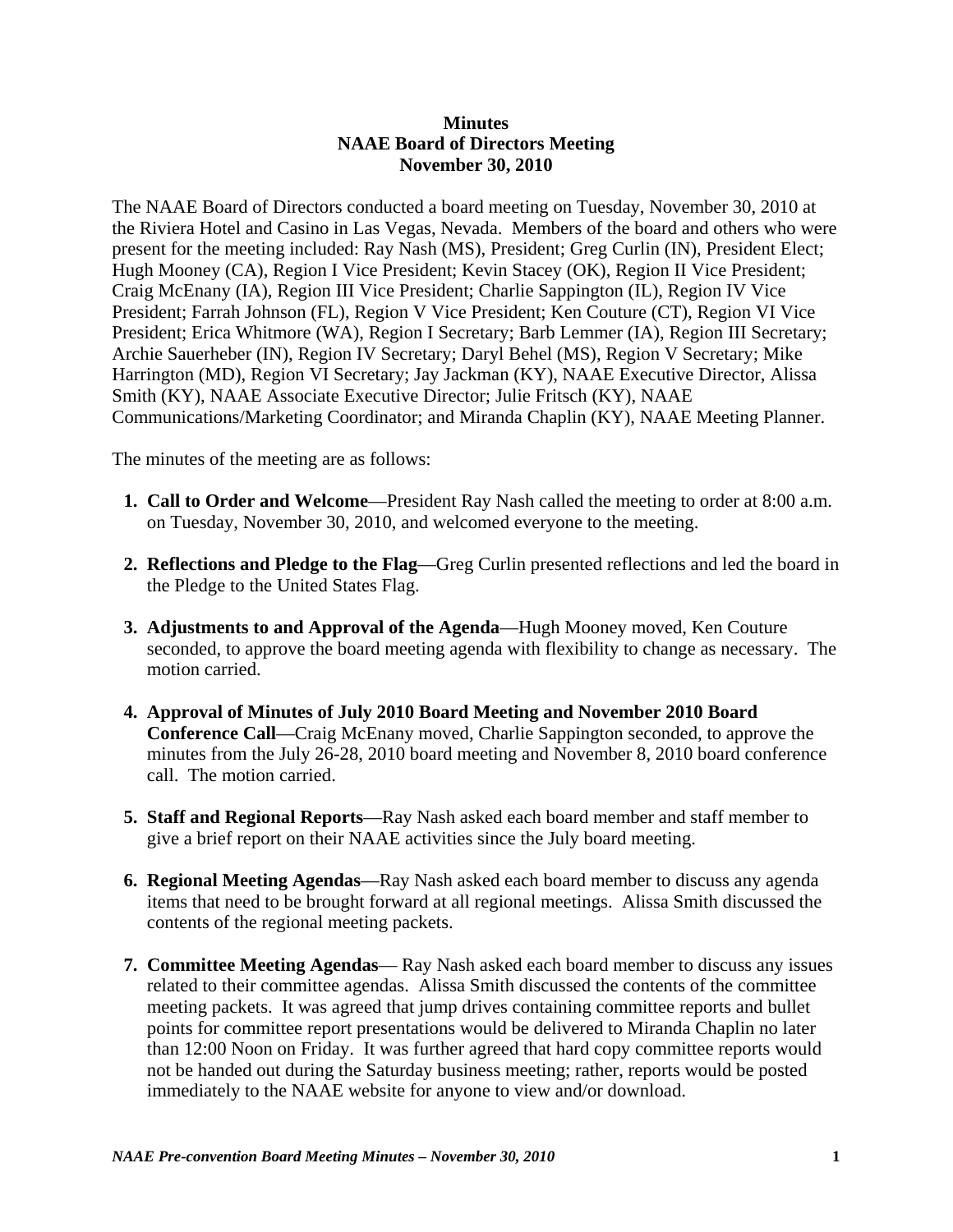- **8. 2010 National FFA Convention Review**—Julie Fritsch and Alissa Smith presented a report on NAAE activities at the FFA convention, including the Teach Ag Challenge, ATA Conclave, Collegiate Career Fair, Teachers World, teacher workshops, and Internet Cafe. For 2011, it was recommended that we find out in advance which of the 100 percent NAAE membership universities and the NAAE upper division scholarship recipients will be present at the ATA Conclave so the presentation can move more quickly at the ATA Conclave. It was also recommended that we find out in advance what NAAE's sponsorship of the Wednesday evening event at the ATA Conclave is paying for (meal, reception, snacks, etc.).
- **9. State Officer Directory**—Miranda Chaplin presented the current directory of state officers to the board. Regional vice presidents are to pass the directory around in their regional meetings, collect changes and additions, and deliver the edited copy to Miranda Chaplin.

*Ray Nash recessed the board meeting for a break at 9:30 p.m. and called the meeting back to order at 9:50 a.m.* 

- **10. Membership Report and Delegate Counts**—Alissa Smith reviewed the final membership report for the 2009-10 membership year and the delegate counts for this convention.
- **11. Student Staff Introductions**—Ray Nash asked the student convention staff members to introduce themselves. They included Mia Upton (University of Kentucky), Lacey Roe (University of Kentucky), Kendall Mallory (University of Kentucky), Jason Camp (Mississippi State University), Amanda Sollmon (Michigan State University), Renee Wangler (Michigan State University), and Kellie Claflin (University of Wisconsin, River Falls).
- **12. 2010 NAAE Convention Schedule**—Alissa Smith led the board through all details of the 2010 NAAE Convention. It was agreed that the scholarship raffle tickets would be sold for \$1 per ticket or an arm's length of tickets for \$20. Cash awards will be \$100 at the second general session on Wednesday, \$100 at the Friday luncheon, and \$200 at the closing session on Saturday. Craig McEnany will be in charge of the box for the drawings and securing the prize money from the registration desk.
- **13. Financial Reports**—Jay Jackman presented the financial reports for the board's review.
- **14. NAAE Board Representation**—Ray Nash reported that the Council restructuring proposal called for each organization to have one voting director. NAAE would appoint a representative to the Council for a 3-year term beginning July 1, 2011. The Council will vote on a bylaws amendment to implement the restructuring soon.

National Young Farmer Education Association—the board chose to keep Greg Curlin in this position.

National FFA Foundation—Ray Nash presented a report on the restructuring of the National FFA Foundation Board of Trustees.